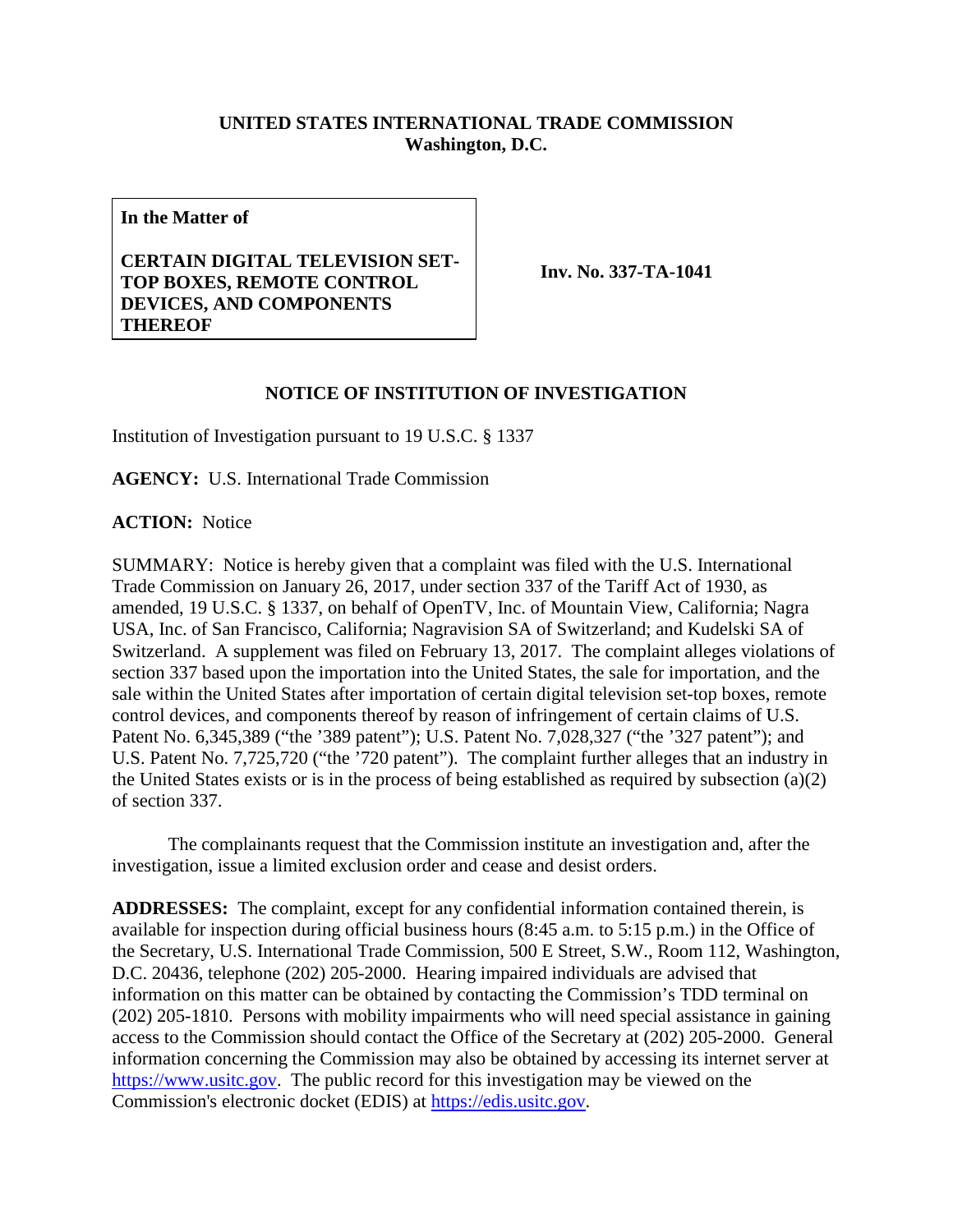**FOR FURTHER INFORMATION CONTACT:** The Office of Unfair Import Investigations, U.S. International Trade Commission, telephone (202) 205-2560.

**AUTHORITY:** The authority for institution of this investigation is contained in section 337 of the Tariff Act of 1930, as amended, and in section 210.10 of the Commission's Rules of Practice and Procedure, 19 C.F.R. § 210.10 (2016).

**SCOPE OF INVESTIGATION:** Having considered the complaint, the U.S. International Trade Commission, on February 27, 2017, **ORDERED THAT** –

(1) Pursuant to subsection (b) of section 337 of the Tariff Act of 1930, as amended, an investigation be instituted to determine whether there is a violation of subsection (a)(1)(B) of section 337 in the importation into the United States, the sale for importation, or the sale within the United States after importation of certain digital television set-top boxes, remote control devices, and components thereof by reason of infringement of one or more of claims 1, 2, 9-11, and 13-16 of the '389 patent; claims 13 and 36 of the '327 patent; and claims 1, 2, 5, and 8 of the '720 patent, and whether an industry in the United States exists or is in the process of being established as required by subsection (a)(2) of section 337;

(2) For the purpose of the investigation so instituted, the following are hereby named as parties upon which this notice of investigation shall be served:

(a) The complainants are:

OpenTV, Inc. 485 Clyde Avenue Mountain View, CA 94043

Nagra USA, Inc. 275 Sacramento Street San Francisco, CA 94111

Nagravision SA 22-24, Route de Genève 1033 Cheseaux-sur-Lausanne Switzerland

Kudelski SA 22-24, Route de Genève 1033 Cheseaux-sur-Lausanne Switzerland

(b) The respondents are the following entities alleged to be in violation of section 337, and are the parties upon which the complaint is to be served: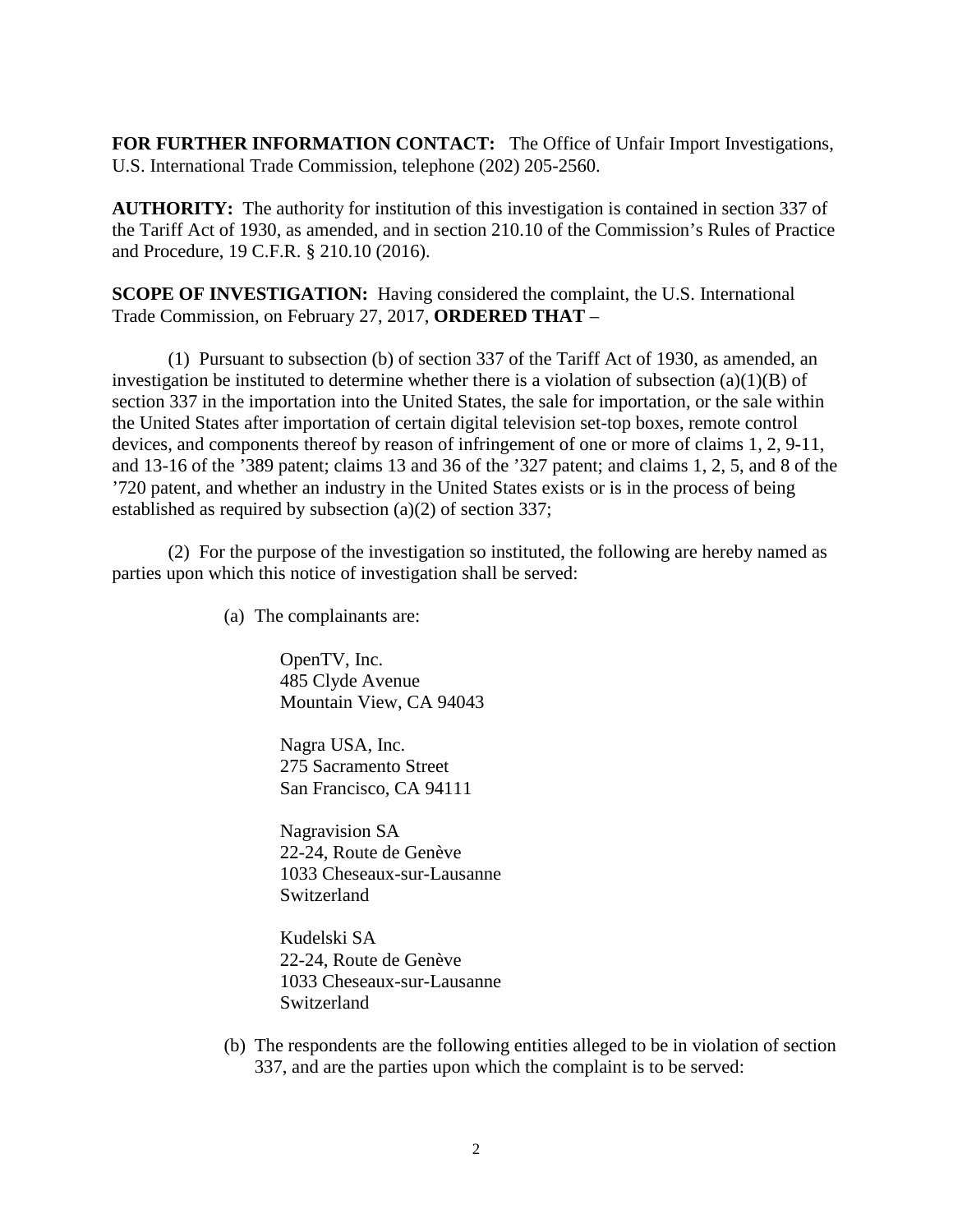Comcast Corporation One Comcast Center 1701 John F. Kennedy Boulevard Philadelphia, Pennsylvania 19103

Comcast Cable Communications, LLC One Comcast Center 1701 John F. Kennedy Boulevard Philadelphia, PA 19103

Comcast Cable Communications Management, LLC One Comcast Center 1701 John F. Kennedy Blvd Philadelphia, PA 19103

Comcast Business Communications, LLC One Comcast Center 1701 John F. Kennedy Blvd Philadelphia, PA 19103

Comcast STB Software I, LLC 1201 N. Market Street, Suite 1000 Wilmington, Delaware 19801

ARRIS International plc 3871 Lakefield Drive Suwanee, GA 30024

ARRIS Group, Inc. 3871 Lakefield Drive Suwanee, GA 30024

ARRIS Technology, Inc. 101 Tournament Drive Horsham, PA 19044

ARRIS Enterprises LLC 3871 Lakefield Drive Suwanee, GA 30024

ARRIS Solutions, Inc. 3871 Lakefield Drive Suwanee, GA 30024

ARRIS Global Ltd. (formerly Pace Ltd.) Victoria Road, Saltaire West Yorkshire BD18 3LF England

Pace Americas, LLC 3701 FAU Boulevard, Suite 200 Boca Raton, FL 33431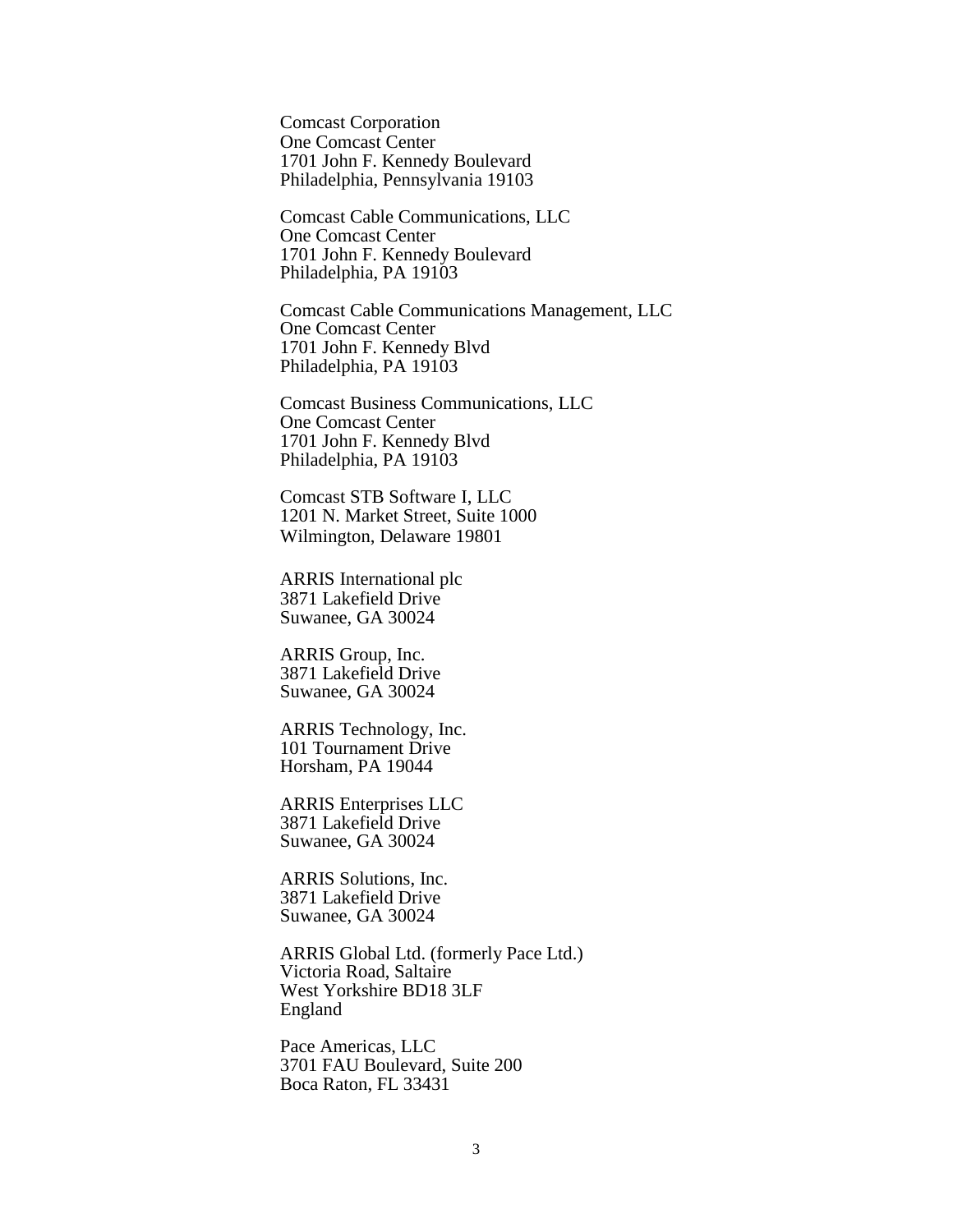Pace USA, LLC 3701 FAU Boulevard, Suite 200 Boca Raton, FL 33431

Universal Electronics Inc. 201 E. Sandpointe Avenue Santa Ana, CA 92707

Gemstar Technology (China) Co. Ltd. Gemstar Industrial Park, No. 45 Zhong'Er Section Shinguang Road Guangzhou, Guangdong, 511495 China

Gemstar Technology (Qinzhou) Co. Ltd. Hedong Industrial Park Qinzhou, Guangxi Province, 535000 China

Gemstar Technology (Yangzhou) Co. Ltd. 1 Junsheng Road Industry Park Fanshui Industrial Zone Baoying, Yanzhou, 225800 China

(c) The Office of Unfair Import Investigations, U.S. International Trade Commission, 500 E Street, S.W., Suite 401, Washington, D.C. 20436; and

(3) For the investigation so instituted, the Chief Administrative Law Judge, U.S. International Trade Commission, shall designate the presiding Administrative Law Judge.

Responses to the complaint and the notice of investigation must be submitted by the named respondents in accordance with section 210.13 of the Commission's Rules of Practice and Procedure, 19 C.F.R. § 210.13. Pursuant to 19 C.F.R. §§ 201.16(e) and 210.13(a), such responses will be considered by the Commission if received not later than 20 days after the date of service by the Commission of the complaint and the notice of investigation. Extensions of time for submitting responses to the complaint and the notice of investigation will not be granted unless good cause therefor is shown.

Failure of a respondent to file a timely response to each allegation in the complaint and in this notice may be deemed to constitute a waiver of the right to appear and contest the allegations of the complaint and this notice, and to authorize the administrative law judge and the Commission, without further notice to the respondent, to find the facts to be as alleged in the complaint and this notice and to enter an initial determination and a final determination containing such findings, and may result in the issuance of an exclusion order or a cease and desist order or both directed against the respondent.